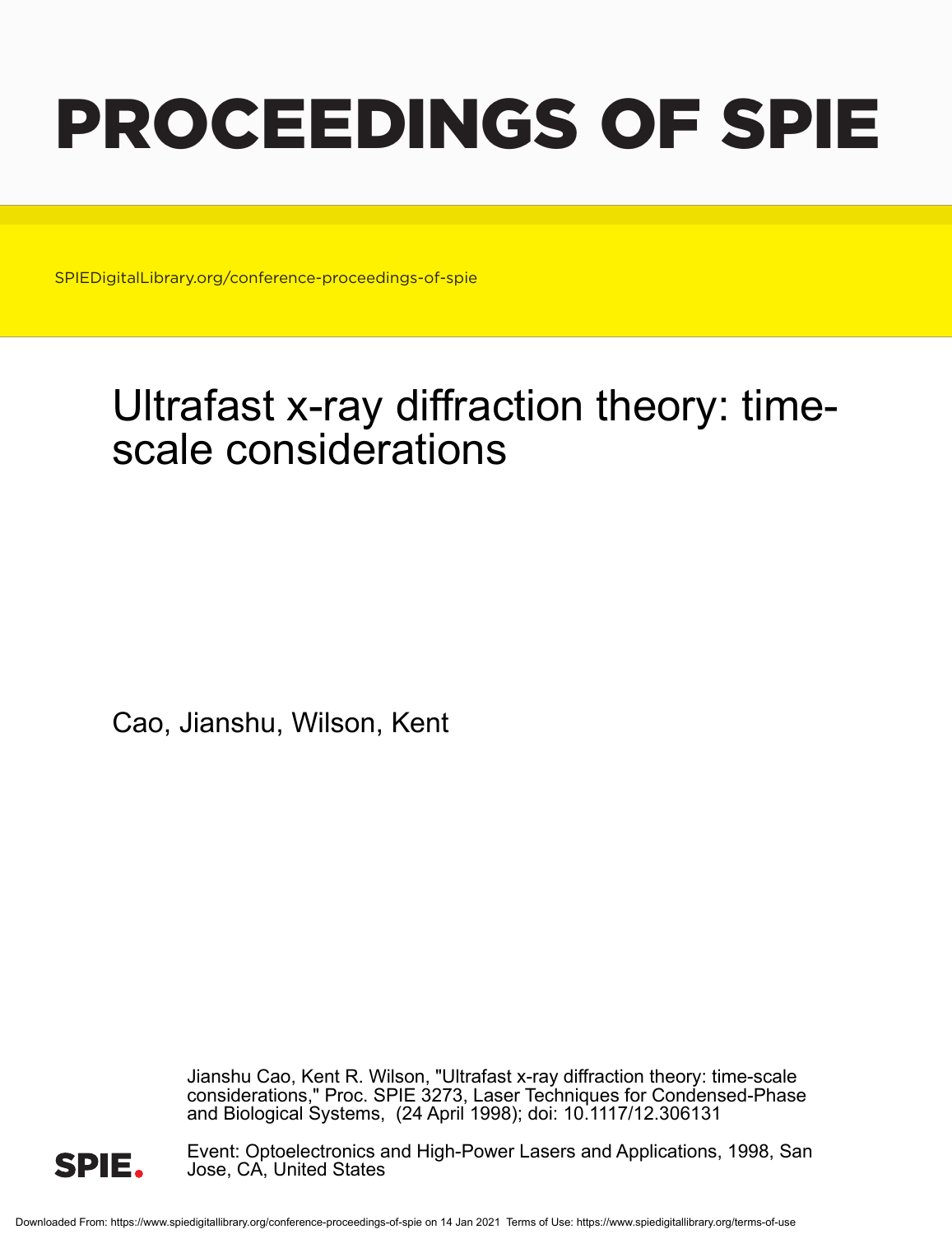### Ultrafast X-Ray Diffraction Theory: Time-scale Considerations

Jianshu Cao and Kent R. Wilson

Department of Chemistry and Biochemistry 0339, University of California, San Diego, 9500 Gilman Dr., La Jolla, CA 92093-0339

#### ABSTRACT

The dynamics induced in matter by a short optical pump pulse can be measured by time-resolved x-ray diffraction without resorting to additional and often unknown information (e.g. , potential energy surfaces) as required in optical pump and probe experiments. Several theoretical aspects of such measurements are considered here: elastic versus inelastic scattering, quantum interference among electronic states, physical implications of temporal- and spatial-averaging, and the coherence of x-ray beams. Based on these considerations, it is possible to use inelastic scattering for studying curve crossing in molecular systems and electronic coherence in electronic materials, in addition to probing nuclear dynamics on anexcited potential energy surface. With certain modifications, the time-dependent analysis presented here canbe extended to other experimental methods including electron diffraction and x-ray absorption (chemical shifts, near-edge and EXAFS).

Keywords: ultrafast x-ray diffraction, laser-material interaction

#### 1. INTRODUCTION

Ever since its discovery at the turn of the century,<sup>1</sup> x-ray diffraction has been employed to measure equilibrium molecular structures of a large number of molecules including polymers and proteins.2 With the advance of ultrafast x-ray sources and detectors, time-resolved x-ray diffraction<sup>3-6</sup> can in principle provide dynamic pictures of electronic and nuclear motions during chemical and physical processes without resorting to any additional and unknown information often required in time-resolved optical experiments. In addition to diffraction, ultrafast extended x-ray absorption fine structure (EXAFS) and the near edge spectrum can be used to detect changes in local environments<sup>7</sup> and time-resolved chemical shifts of atomic absorption threshold can in principle be used to detect charge transfer or the oxidation state of chosen atoms. Thus, time-resolved x-ray diffraction and absorption techniques may soon emerge as powerful ways to observe the evolution of chemical reactions, the dynamics of biological systems, and the kinetics of structured materials.

SPEVol. 3273 • 0277-786X/98/\$1O.OO <sup>219</sup>

Further author information —

Correspondance: Jianshu Cao; Email: jcao @chem.ucsd.edu;

For more information, please see our website, http://www-wilson.ucsd.edu.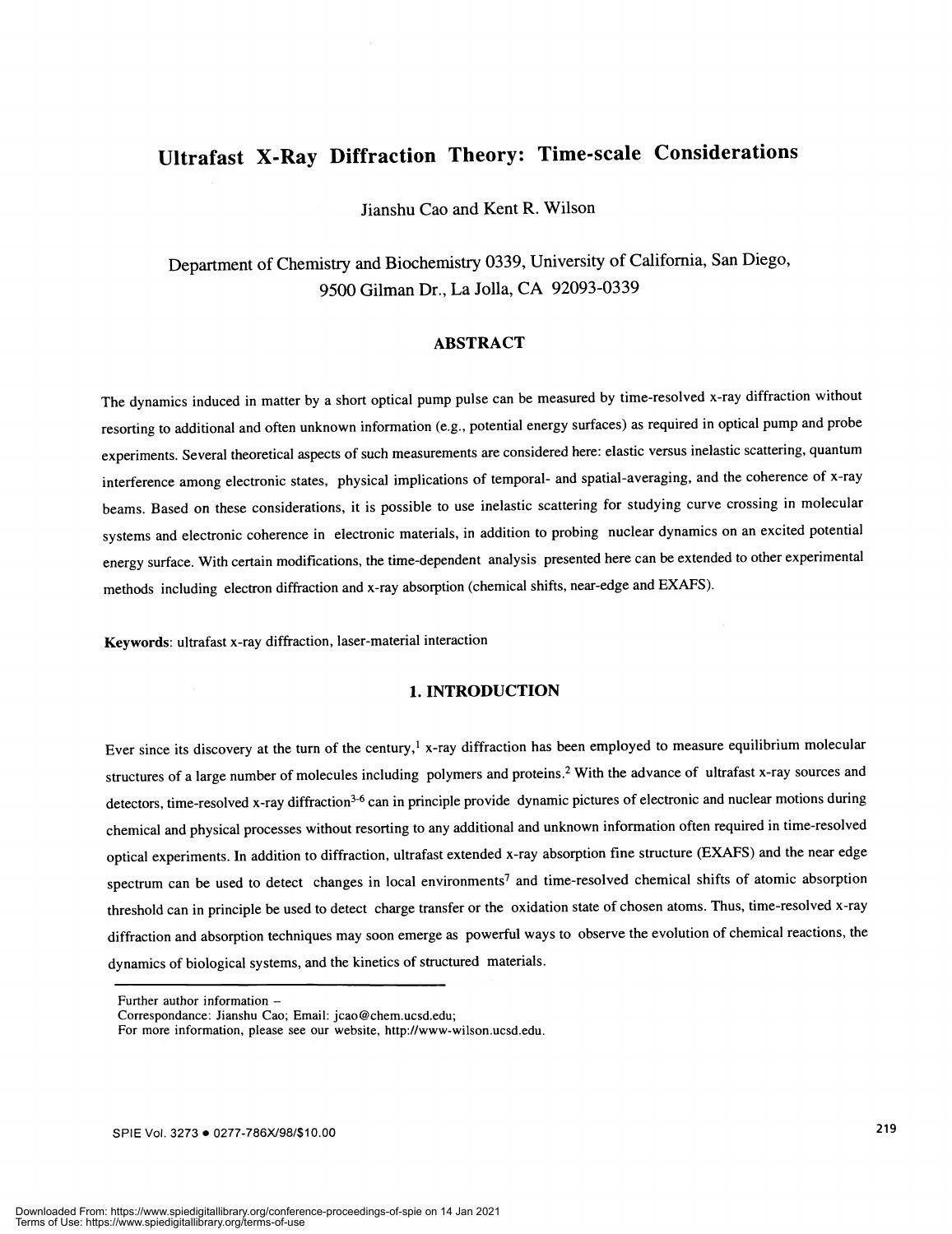

The x-ray beam is generated by a thermal plasma on a metal surface illuminated by an ultrafast high intensity optical pulse, which is delayed by  $\tau$  with respect to the pump pulse. In the perpendicular experimental arrangement, the polarization vector of the optical pump pulse (Z axis) is perpendicular to the incident wave vector of the x-ray probe pulse (Y axis). The incident x-ray photons propagating along the Y axis scatter at scattering angle  $\theta$  with respect to the incident wave vector and at azimuthal angle  $\eta$  with respect to the polarization vector. The scattering vector s is the difference between the incident and scattered wave vectors.

As illustrated in the figure, in a time-resolved x-ray diffraction experiment, the dynamics of a sample is initiated by an ultrafast optical laser pulse and then probed by an ultrafast x-ray pulse at various delay times. As real-space configurations are inverted from x-ray diffraction patterns and are then recorded as a function of delay time, one can in principle follow the course of chemical and physical processes initiated by the optical pump pulse in real-time and real-space. To resolve the dynamics, the ultrafast x-ray experiment must have sub-picosecond temporal resolution for vibrational motions or bond making and breaking and sub-angstrom range spatial resolution for inter-nuclear distance.

The appealing prospect of real-time dynamics in real-space has motivated an increasing number theoretical and experimental studies of ultrafast x-ray diffraction and absorption.<sup>3-9</sup> However, the theoretical basis of time-resolved x-ray diffraction has not been fully elucidated, but is clearly required to interpret and invert x-ray data as the temporal resolution of x-ray detection approaches the limit of resolving electronic and nuclear dynamics. For this purpose, we examine several theoretical aspects related to time-scales in x-ray diffraction and then explore their implications in detecting real-time dynamics.<sup>10</sup>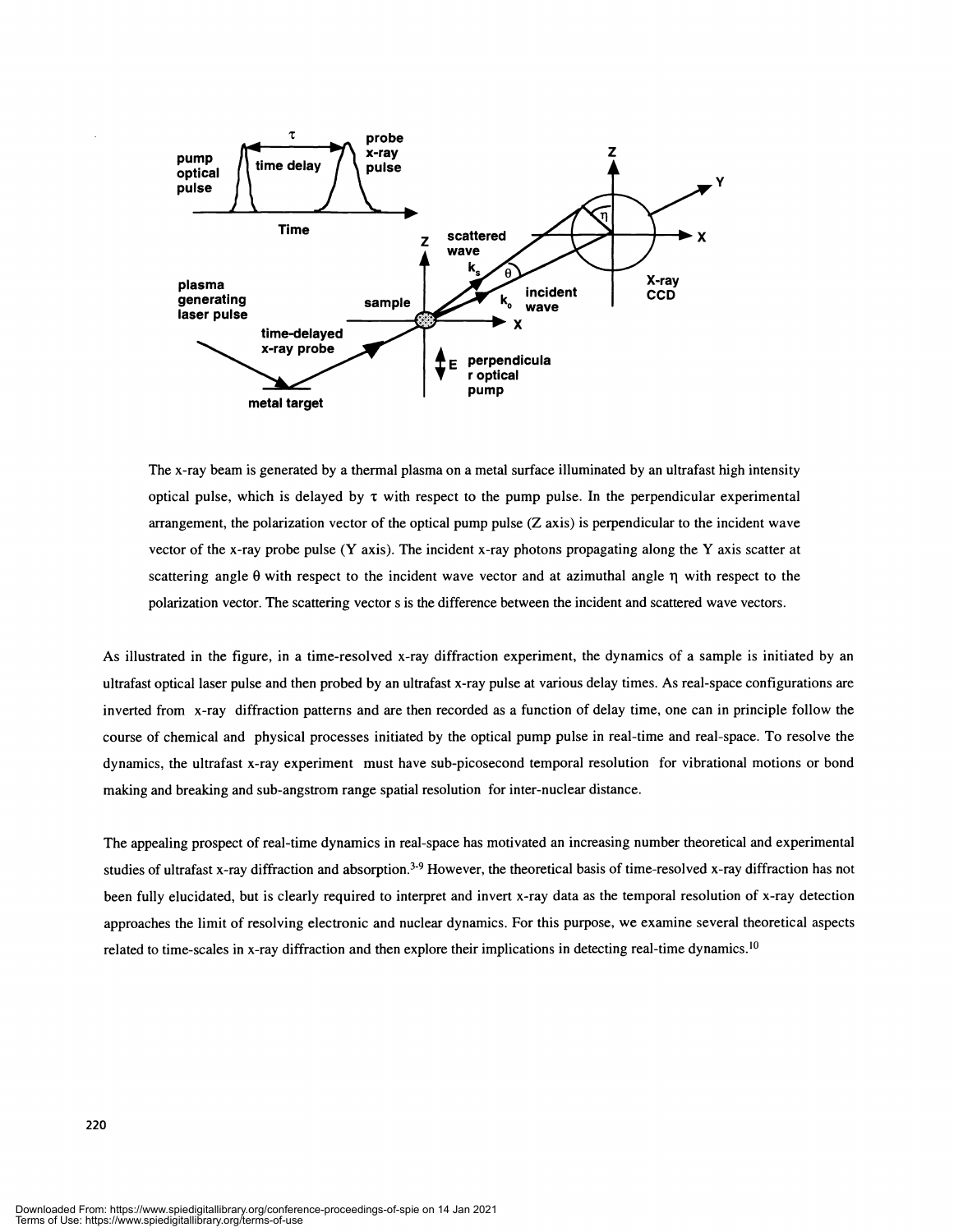#### 2. THEORETICAL CONSIDERATIONS OF TIME-SCALES IN X-RAY DIFFRACTION

An optical pump pulse produces a non-stationary wave function,  $\psi(t)$ , which is then detected by an x-ray probe pulse,  $E(t)$ . The general starting point for x-ray diffraction theory is Born's perturbative theory for quantum scattering.<sup>11</sup> To first order in the scattering potential, the x-ray scattering operator is defined as

$$
L(s) = \sum_{\mu} e^{isr_{\mu}} \tag{1}
$$

where the summation  $\mu$  extends to all electrons in the scattering center and the scattering vector s is the difference between the incident and the scattered wave vectors. Then, the scattering amplitude into a final state  $n$  can be expressed as

$$
f_n(\vec{s}) = \int dt \langle \phi_n \mid e^{i\varepsilon_n t} L(\vec{s}) \mid \psi(t) \rangle E(t)
$$
 (2)

where irrelevant prefactors are ignored and  $\phi_n$  is a final eigenstate wavefunction with eigen-energy  $\mathcal{E}_n$ . In time-independent xray diffraction theory, scattering intensity is simply the square of scattering amplitude. With time-resolved diffraction, the expression for scattering intensity is the result of several time-scale considerations, including coherence of x-ray sources and time-averaging, quantum interference among eigenstates, and elastic and inelastic scattering.<sup>10</sup>

#### 2.1 X-ray coherence and temporal-averaging

For x-rays generated by a laser-driven plasma,<sup>12</sup> the x-ray beam consists of numerous spontaneous emission events such that an additional average over the photon statistics must be carried out on the intensity level. Under the assumption that the average coherence time of x-ray photons is significantly shorter than any dynamical time scale of the molecular system, we use a delta function to approximate the electric field self-correlation function  $\langle E(t)E(t')\rangle_{ph} \approx A(t)\delta(t-t')$  (3)

where 
$$
A(t)
$$
 is the temporal envelope of the x-ray intensity. Then, the time averaging on the amplitude level in Eq. (2) is

reduced to the time-averaging on the intensity level  
\n
$$
I(\vec{s}) = \sum_{n} \int dt \langle \psi(t) | L^+ | \phi_n \rangle \langle \phi_n | L | \psi(t) \rangle A(t)
$$
\n(4)

where  $L^{\dagger}$  is the complex conjugate of the scattering operator in Eq. (1). This expression can be easily recast into the density matrix representation if the molecular system is not a pure state.

#### 2.2 Pulse duration and interference

As a result of the time-average of the scattering intensity over the x-ray pulse duration in Eq. (4), the coherence excited by the optical pump pulse is not detectable between any two eigenstates when their relative phase oscillates dramatically over the x-ray pulse. In other words, an incoherent x-ray pulse cannot detect quantum coherence on a time scale much shorter than the pulse duration. This is a consequence of the Heisenberg uncertainty principle: the shorter the x-ray pulse, the faster phase modulation it detects.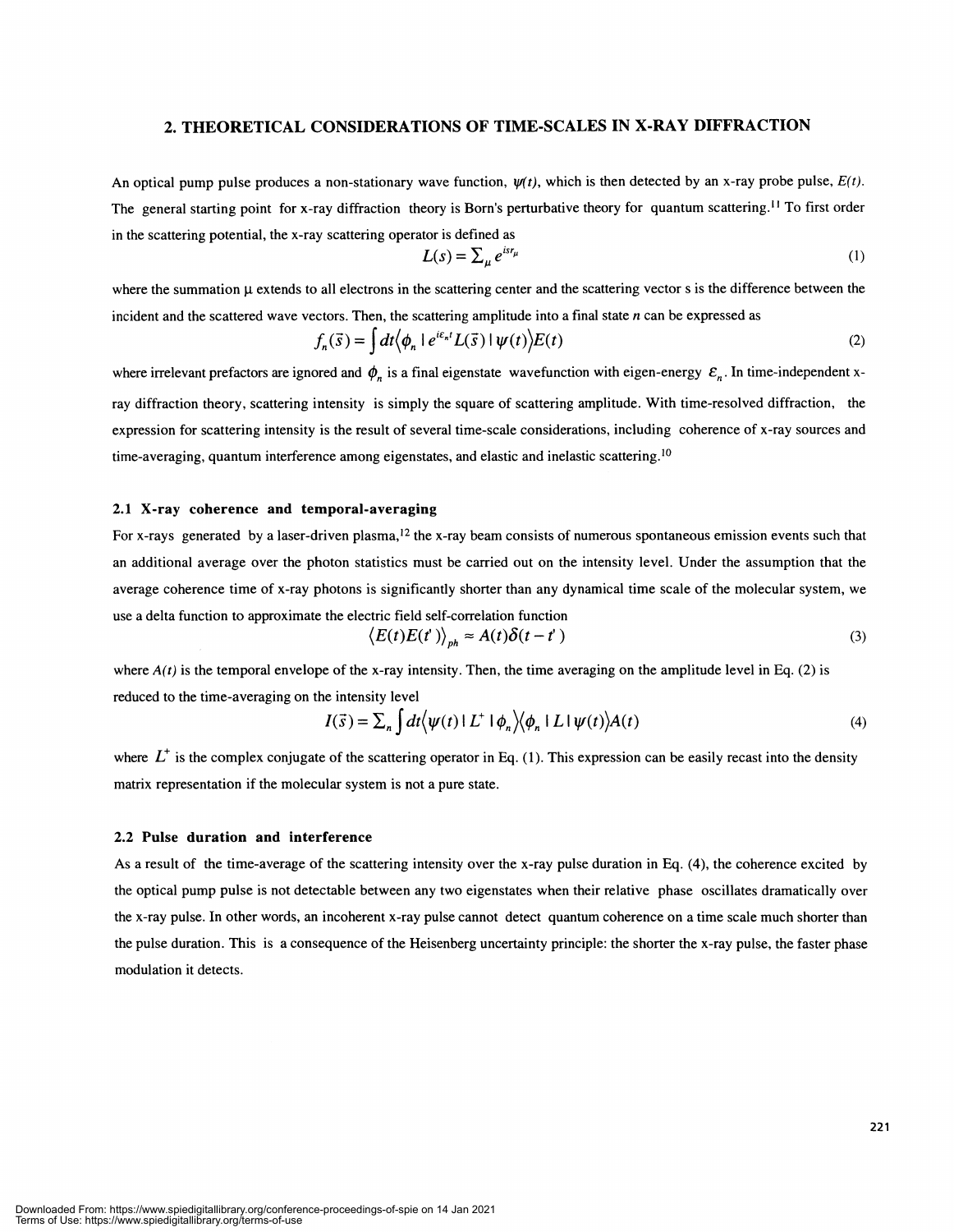#### 2.3 Elasticity and spatial-averaging

The range of the final state summation of Eq. (4) depends on the dynamic response of the x-ray diffraction measurement, which is the combined effect of the resolution of x-ray detection, the accessible energy of x-ray photons, or the finite pulse duration if the x-ray pulse is coherent. The physical meaning of the dynamic response becomes evident when it is related to the effective elasticity of a particular degree of freedom. To see this, we separate the coordinates into a set of slow coordinates, R, which appear frozen during x-ray scattering, and a set of fast coordinates, r, which appear delocalized during x-ray scattering. Then, invoking the completeness relation for the set of slow variables, we obtain the scattering intensity

$$
I = \int dt \sum_{n} \langle \chi_n(t, R) | f_n(R) |^2 \chi_n(t, R) \rangle_R A(t)
$$
\n(5)

where  $\chi_n(t, R)$  is a time-dependent wave function of the slow variables projected on n-th eigen-surface of the fast variables. Here,  $f_n(R)$  is the elastic scattering scattering amplitude on n-th eigen-state of the fast set of variables, defined as  $f_n(R) = \langle \phi_n(r;R) | L | \phi_n(r;R) \rangle_r$ . As indicated in Eq. (5), the slow variable set R is averaged on the intensity level and hence is inelastic, whereas the fast variable set r is averaged on the amplitude level and hence is elastic (at least partially).

#### 3. EXAMPLES OF ULTRAFAST X-RAY DIFFRACTION

#### 3 . 1 X-ray measurement of electronic dynamics in atomic systems

Application of ultrafast diffraction to atomic systems and molecular systems with frozen atoms is relatively simple because the nuclear degrees of freedom are not included in the analysis. For inelastic scattering with short x-ray pulses, the scattering intensity is given as

$$
I(s) = \int dt A(t) [N + \int dr \rho_2(t, r) e^{isr}]
$$
\n(6)

where N is the number of electrons and  $\rho_2(t, r)$  is the time-dependent two-body electron correlation function defined as

$$
\rho_2(t,r) = \sum_{\mu \neq v} \left\langle \psi(t) | \delta(r - r_{\mu} + r_v) | \psi(t) \right\rangle \tag{7}
$$

with electron indices  $\mu$  and v. As implied in the above discussion, sub-femtosecond x-ray pulse durations are required to resolve electronic coherence among widely separated electronic states. This is no longer true when electronic states are sufficiently close, as in large molecules and Rydberg states.<sup>13</sup> The expression for  $\rho_2(t,r)$  can be easily recast into a density matrix representation if electronic dephasing is present.

The spatial dependence in  $\rho_2(t,r)$  describes electronic correlation and the temporal dependence in  $\rho_2(t,r)$  describes electronic coherence. In fact,  $\rho_2(t, r)$  can be understood as a reduced two-dimensional description of electronic structure and dynamics. As has been demonstrated, such a reduced description relates electronic structures to optical properties and hence provides a unified framework for studying electronic structures and dynamics in conjugated polymers, semiconductors, nanostructures and biological complexes.'4 For this purpose, x-ray diffraction is a direct measurement of time-dependent twobody electron distribution functions.

222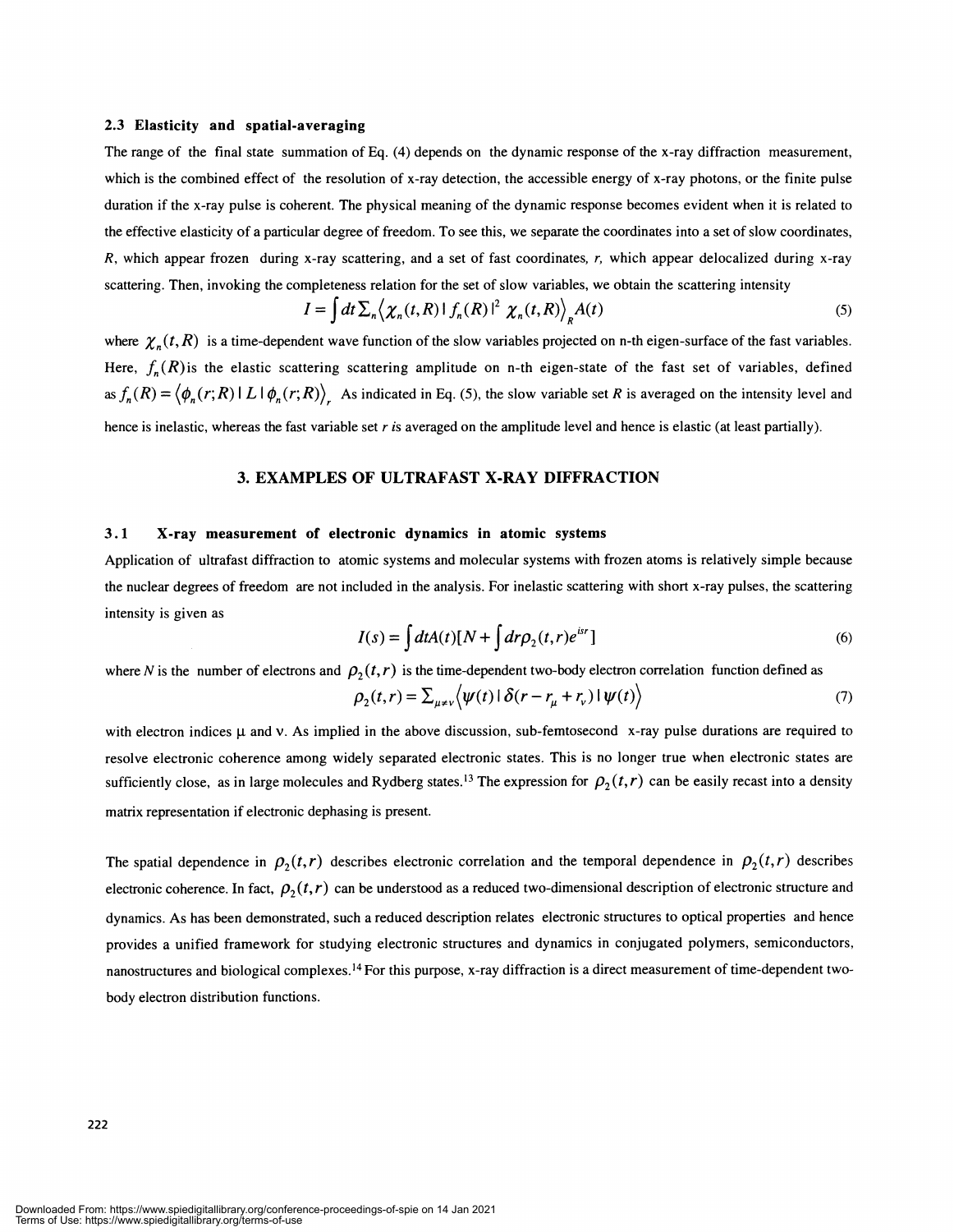#### 3 .<sup>2</sup> Solving molecular dynamics from x-ray diffraction

The general time-scale analysis can be applied to molecular systems with the help of the Born-Oppenheimer separation of electronic, vibrational, and rotational degrees of freedom. Depending on temporal or energy resolution, one can treat electronic (femtoseconds), vibrational (picoseconds), and rotational (nanoseconds) degrees of freedom as elastic, mixed, or inelastic scattering variables. For sub-picosecond x-ray diffraction, it is reasonable to treat electrons as elastic and nuclei as inelastic, which agrees well with the separation of electronic and nuclear degrees of freedom in the Born-Oppenheimer approximation. Then, in Eq. (5),  $\chi_n(t, R)$  is the non-stationary ro-vibrational wave function evolving on the n-th electronic surface and  $f_n(R)$  is the elastic electronic scattering amplitude on the n-th electronic surface. To simplify the analysis, we invoke the independent atom model  $(IAM)^{11}$  which assumes that atoms are well-localized and hence scatter x-ray photons independently. This is a reasonable assumption because the scattering comes mainly from core electrons which are not sensitive to nuclear dynamics. With the Born-Oppenheimer approximation and the independent atom model, molecular dynamics can be directly probed without references to electronic density, which is the working principle for all current ultrafast x-ray experiments.

If some electronic states are too close to be resolved by x-ray detection, as in the case of curve crossing or high-lying electronic states, the relevant electronic degrees of freedom cannot be treated as completely elastic. Then, the general expression as discussed in the last section is required to describe the electronic coherence in additional to nuclear dynamics. In the simplest case of two coupled electronic surfaces, a femtosecond x-ray pulse can reveal quantum beats in the crossover regime and the oscillation of the beats is modulated by nuclear motions. Thus, ultrafast x-ray diffraction can be a useful way to study nonadiabatic dynamics in molecular systems.

#### 4. CONCLUDING REMARKS

In this paper, we have investigated several theoretical aspects of time-scales involved in ultrafast x-ray diffraction, which are necessary to extend stationary x-ray theory to time-dependent x-ray theory. It is evident that the analysis of a particular ultrafast x-ray diffraction experiment has to take into account these time scale considerations.<sup>10</sup> Though presented in the context of ultrafast x-ray diffraction, these theoretical treatments, especially the time scale considerations, can also be used to analyze other time-resolved experimental methods.